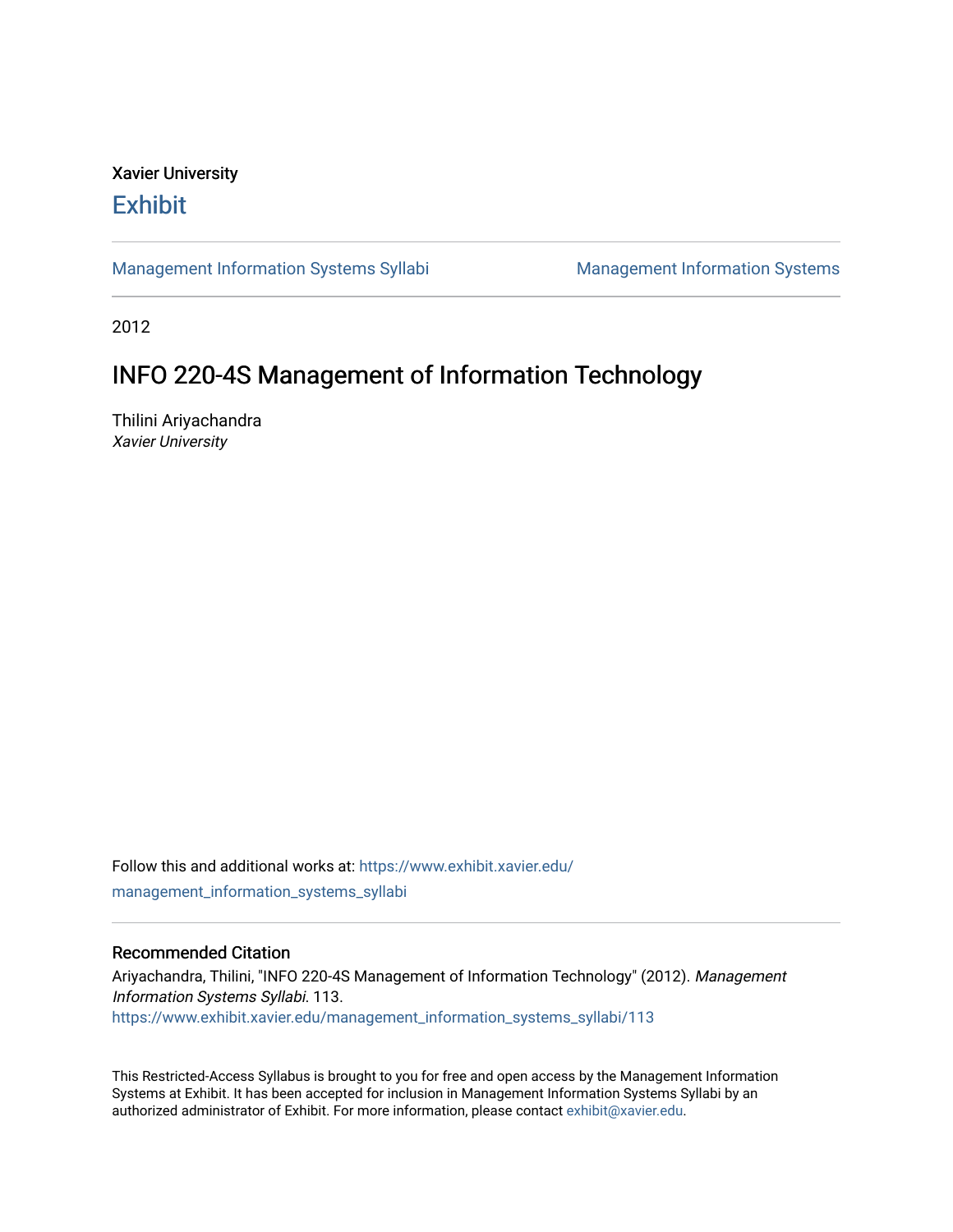#### **COURSE SYLLABUS INFO 220 – MANAGEMENT OF INFORMATION TECHNOLOGY**

| <b>INSTRUCTORS:</b>            | Dr. (Ari) T. Ariyachandra                               |                            | <b>OFFICE:</b> Smith 206           |
|--------------------------------|---------------------------------------------------------|----------------------------|------------------------------------|
| E-MAIL<br><b>OFFICE HOURS:</b> | ariyachandrat@xavier.edu<br>See Blackboard Faculty Info | <b>TELEPHONE: 745-3379</b> | <b>WEB SITE:</b> blackboard.xu.edu |

## **TEXTS:**

Pearson Custom Business Resources – *Introduction to MIS*, Kroenke, 2011 ISBN 978-1256172291 Pearson Custom Program for INFO220 – Access & Excel 2010, Grauer, et.al., MyITLab Computer-based Training software from INFO120 (Excel 2010)

- **DESCRIPTION:** An introduction to the theory and the applications of computer-based information systems in organizations with an emphasis on the management of modern information technologies used to support business. This course also includes problem solving with spreadsheets and databases. **Prerequisite: INFO120**
- **WILLIAMS COLLEGE OF BUSINESS MISSION:** "We educate students of business, enabling them to improve organizations and society, consistent with the Jesuit tradition."
- The Managing Information Technology course provides students with knowledge of the role and contribution of information systems to organizations as well as the opportunity to apply business problem solving skills through team interaction and microcomputer application development consistent with the above Mission.

# **COURSE OBJECTIVES\***:

- 1. To identify and in some cases use technologies that impact the way we live and work in a global economy
- 2. To identify basic concepts and terminology with regard to computer hardware, software, and security
- 3. To apply basic concepts and identify terminology with regard to the Internet and Web and to develop a Small Web site
- 4. To use and identify the basic concepts and terminology related to Ecommerce
- 5. To be familiar with and apply social and ethical concepts in a global, technology-based society
- 6. To recognize and define the value, the development and the use of information systems in organizations
- 7. To identify the role of technology in management and decision-making
- 8. To be aware of and be able to discuss career opportunities in Information Systems (IS) and Information Technology (IT)
- 9. To develop and demonstrate successful interpersonal and team interaction skills
- 10. To apply basic database concepts and terminology when using Microsoft Access for small business applications
- 11. To use Microsoft Excel successfully when solving business problems
- 12. To communicate in a virtual environment by participating in virtual activities.

\*Note: Detailed objectives specific to each module will be available from the course Blackboard Web site.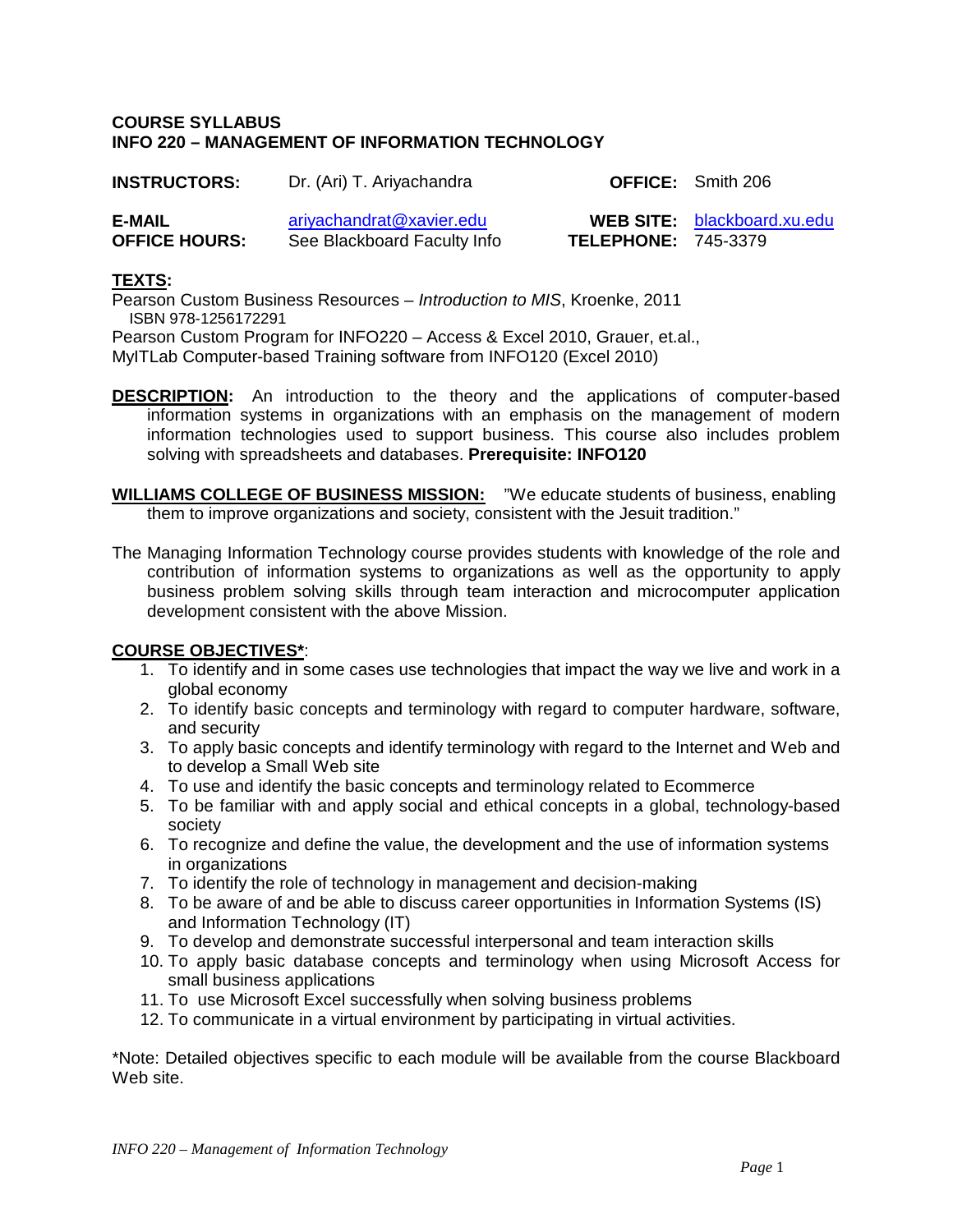# **COURSE MODULES**

This course consists of 5 separate modules:

- Hardware/software
- Internet and Web Development & Ecommerce
- IT in Organizations
- Database and Microsoft Access
- Microsoft Excel Problem Solving

Each module will be "self-contained" and will be assessed independently from the other modules. See the evaluations section of this syllabus for details on the grading procedure.

#### **BACKGROUND REQUIREMENTS**

This course is designed to be predominately an online course. We will on occasion meet for Face-to-Face (F2F) meetings. There will be some F2F meetings in order to become comfortable with this hybrid course (see the schedule for exact F2F meeting dates.) The Exams will also require F2F meetings. We will use Blackboard for the course learning material discussion, lab assignments and for turning in assignments. All resources, documents, exams, and assignments will be conducted electronically. All assignments will be submitted through Blackboard.

It is important that you have ready access to a computer with an Internet connection and that you can effectively transfer files to your out-of-class work environment. File transfers will primarily be accomplished through the Xavier network disk space available to students as implemented in INFO120. We will have our class office hours in a virtual environment but if you need a F2F meeting you can make an appointment to meet at my campus office.

**Prerequisites**: It is assumed that students have a working knowledge of basic file management, word processing, and presentation graphics (PowerPoint) skills. Projects will include discussion, hardware applications, software applications (Programming and Web Site Development), as well as an introduction to Microsoft Access and advanced Excel exercises. Emphasis will be using Excel to solve basic business problems, and you are expected to have a working knowledge of Excel basics coming into the course, along with the Computer-based Training software from INFO120. Excel projects will extend from the projects in INFO120

#### **TEAMWORK AND PARTICIPATION**

Some amount of class time will be devoted to team and individual projects. Class and team participation in these projects is critical to a successful learning experience and will be reflected in the Projects and Assignments portion of the grade distribution for each module. These projects will have a virtual component in order for you to learn how to work in a real world environment. As Thomas Friedman has pointed in his books, *The World is Flat,* you will need to be ready to work virtually all over the world.

Class participation will involve F2F and online attendance and discussion of our reading assignments, group work, and special projects.

# **EXAMS**

There will be 2 exams (1 for Modules One & Two combined and 1 for Modules Three & Four combined). All exams will be taken in the classroom in a F2F setting.

#### **CLASS POLICIES**

1. You are expected to regularly participate in the class and meet the assigned deadlines. Attendance will be evaluated with F2F meetings and online meetings.